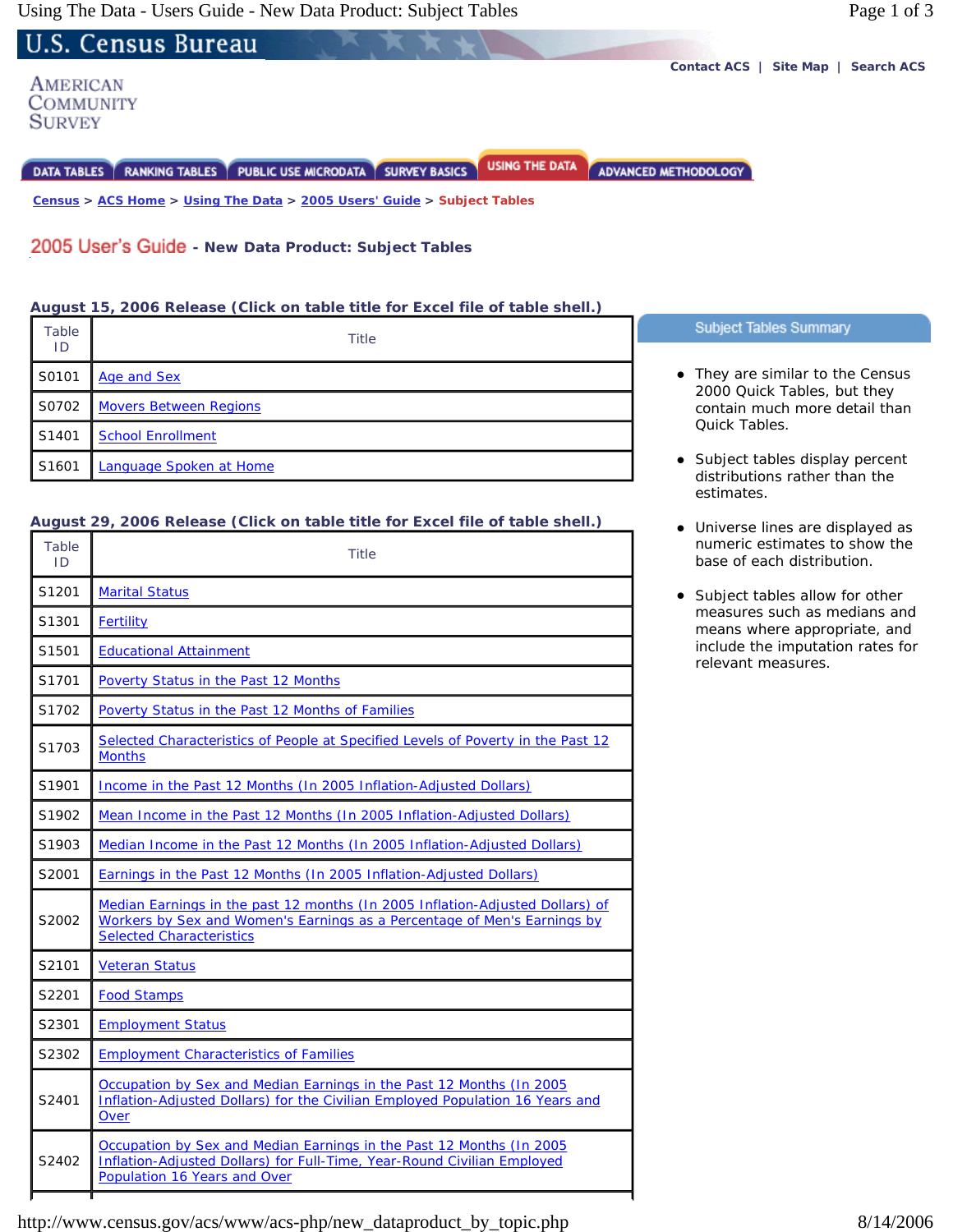### Using The Data - Users Guide - New Data Product: Subject Tables Page 2 of 3

| S2403 | Industry by Sex and Median Earnings in the Past 12 Months (In 2005 Inflation-<br>Adjusted Dollars) for the Civilian Employed Population 16 Years and Over                                 |
|-------|-------------------------------------------------------------------------------------------------------------------------------------------------------------------------------------------|
| S2404 | Industry by Sex and Median Earnings in the Past 12 Months (In 2005 Inflation-<br>Adjusted Dollars) for Full-Time, Year-Round Civilian Employed Population 16<br><b>Years and Over</b>     |
| S2405 | Industry by Occupation for the Civilian Employed Population 16 Years and Over                                                                                                             |
| S2406 | Occupation by Class of Worker for the Civilian Employed Population 16 Years<br>and Over                                                                                                   |
| S2407 | Industry by Class of Worker for Civilian Employed Population 16 Years and Over                                                                                                            |
| S2408 | Class of Worker by Sex and Median Earnings in the Past 12 Months (In 2005)<br>Inflation-Adjusted Dollars) for the Civilian Employed Population 16 Years and<br>Over                       |
| S2409 | Class of Worker by Sex and Median Earnings in the Past 12 Months (In 2005)<br>Inflation-Adjusted Dollars) for the Full-Time, Year-Round Civilian Employed<br>Population 16 Years and Over |

# **October 2006 Release (Click on table title for Excel file of table shell.)**

| Table<br>ID       | <b>Title</b>                                                                                                         |
|-------------------|----------------------------------------------------------------------------------------------------------------------|
| S0502             | Selected Characteristics of the Foreign-Born Population by Period of Entry into<br>the United States                 |
| S0503             | Selected Characteristics of the Foreign-Born Population by Region of Birth: Latin<br>America, Asia, and Europe       |
| S0504             | Selected Characteristics of the Foreign-Born Population by Region of Birth:<br>Africa, Northern America, and Oceania |
| S0601             | Selected Characteristics of the Total and Native Population in the United States                                     |
| S0602             | Selected Characteristics of the Native and Foreign-Born Populations                                                  |
| S0701             | <b>Geographic Mobility by Selected Characteristics in the United States</b>                                          |
| S0801             | <b>Commuting Characteristics by Sex</b>                                                                              |
| S0802             | <b>Means of Transportation to Work by Selected Characteristics</b>                                                   |
| S0803             | Workers 16 Years and Over in the United States                                                                       |
| S0804             | Means of Transportation to Work by Selected Characteristics for Workplace<br>Geography                               |
| S0901             | <b>Children Characteristics</b>                                                                                      |
| S0902             | Teenagers' Characteristics                                                                                           |
| S1001             | <b>Grandchildren Characteristics</b>                                                                                 |
| S1002             | <b>Grandparents</b>                                                                                                  |
| S1101             | <b>Households and Families</b>                                                                                       |
| S1602             | <b>Linguistic Isolation</b>                                                                                          |
| S <sub>1603</sub> | Characteristics of People Who Speak a Language Other Than English at Home                                            |
| S1801             | <b>Disability Characteristics</b>                                                                                    |
| S2303             | Work Status in the Past 12 Months                                                                                    |
| S2501             | <b>Occupancy Characteristics</b>                                                                                     |
| S2502             | Demographic Characteristics for Occupied Housing Units                                                               |
| S2503             | <b>Financial Characteristics</b>                                                                                     |
|                   |                                                                                                                      |

http://www.census.gov/acs/www/acs-php/new\_dataproduct\_by\_topic.php 8/14/2006